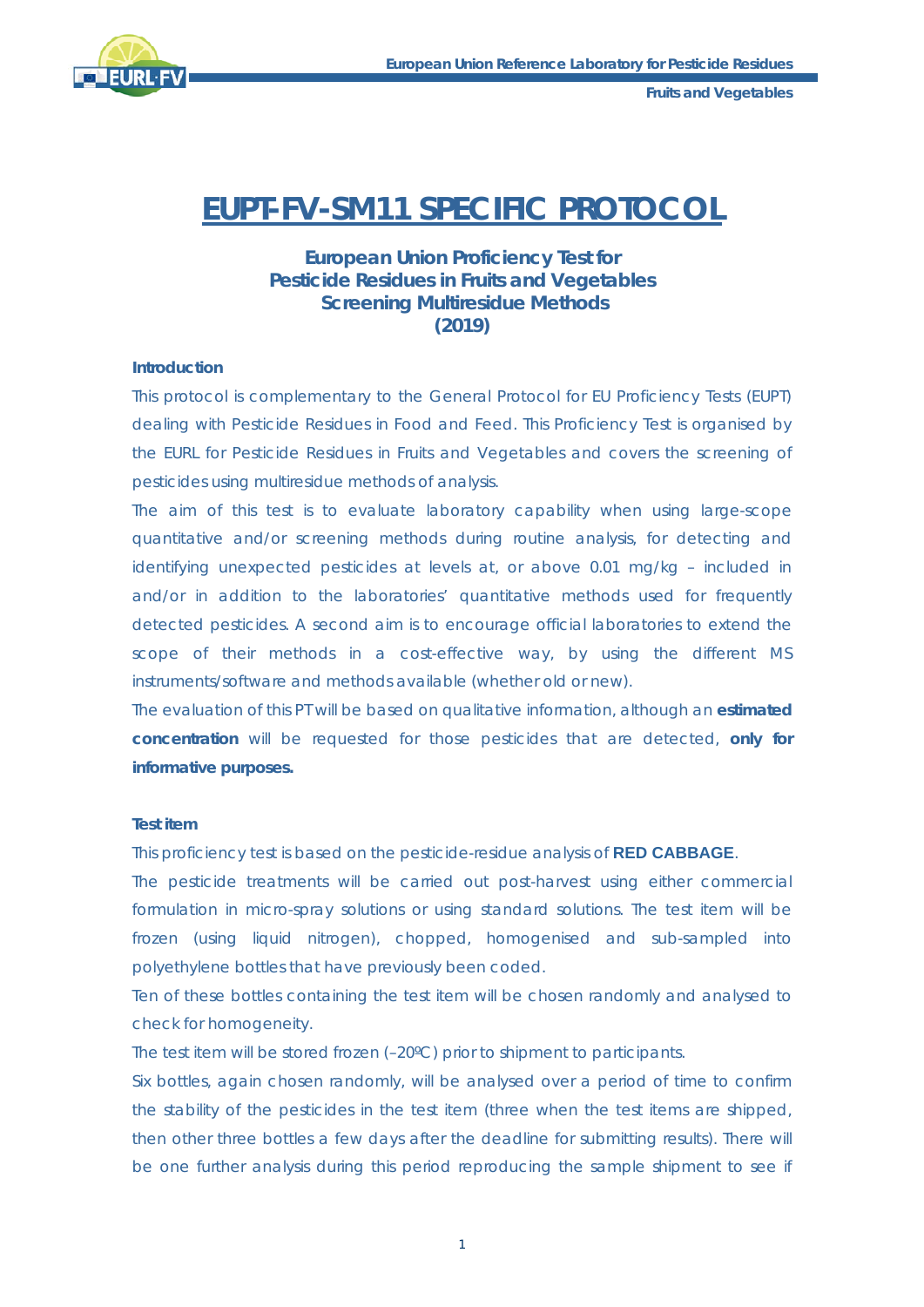

**Fruits and Vegetables** 

there is any degradation of any of the pesticides present in the test item. These results will not be included in the statistical analysis of the proficiency test. The aim is solely to check pesticide stability during the shipping process and for the duration of the proficiency test.

## **Steps to follow**

This Proficiency Test will be made up of the following six essential steps:

- 1. To participate, each laboratory must complete the Application Form online, available on the EURL-FV Web page, before the deadline stipulated on the Calendar.
- 2. Laboratories will then receive an e-mail confirming their participation in this exercise, and assigning them a unique Laboratory Code. With this code, laboratories will fill in an excel file including their results.
- 3. The sample delivery will be free of charge to those laboratories already participating in **EUPT-FV21**. For those who are not **EUPT-FV21** participants, please see **Cost for shipment of the test item** for further details. **Payments without a Laboratory Code or Invoice Number to identify them will not be considered paid.**
- 4. When the participant laboratories receive the test item (and not before), they must send an e-mail to omalato@ual.es to inform the Organiser that they have accepted the test item. If no test item has been received by **1st March**, please contact the Organiser by e-mail (cferrer@ual.es and omalato@ual.es).
- 5. The participating laboratories must respect the deadline for submitting the results. Results must be reported using an excel file: **Form 1 - Results** within 72 hours after the arrival of the test item, and this excel file must be sent to **omalato@ual.es** before the 72 h deadline.
- 6. The Organiser will evaluate the results at the end of the proficiency test, once the deadline for the receipt of results has passed. The Organiser will prepare a Preliminary Report that will be sent to the participants and uploaded to the website to show the pesticides reported, after the revision of all the data by the Scientific Panel a Final Report will be done and the organiser will upload an electronic version on the EURL-FV website and, afterwards, send a hard copy to each participant laboratory. This report will include information regarding the design of the test, the homogeneity and stability test results, an evaluation of the participant's results as well as graphical displays of the results and any conclusions. Any other relevant information considered of value may also be included.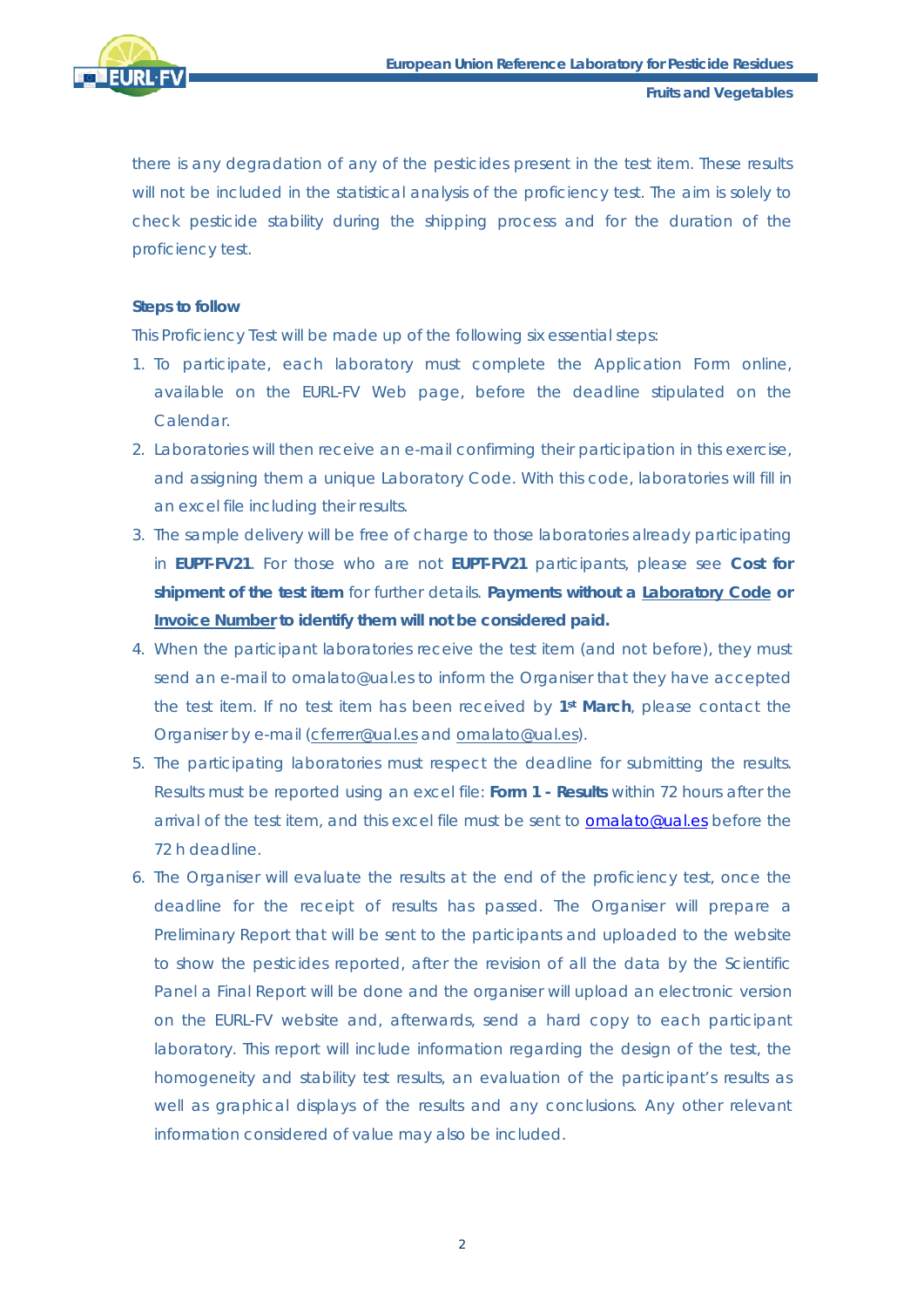

# **Amount of Test Item**

Participants will receive:

- Approximately 200 g of **RED CABBAGE** test item treated with pesticides.
- Approximately 200 g of 'blank' **RED CABBAGE** test item **(the same as for EUPT-FV21)**.

# **Shipment of Test Items**

All test items will be frozen and packed in polystyrene boxes surrounded by dry ice and packed into cardboard boxes.

The shipment of the test items will start on **25th February 2019**. Laboratories must make their own arrangements for the receipt of the package. They must inform the Organiser of any public holidays in their country/city during the delivery period given in the calendar as well as making the necessary arrangements to receive the shipment, even if the laboratory is closed.

**If your laboratory participates in the EUPT-FV-21 too, only one bottle of "blank" RED CABBAGE homogenate will be shipped for both Proficiency Tests.**

#### **Advice on Test Item Handling**

Once received, the test item should be stored deeply frozen (-18°C or less) prior to analysis to avoid any possible deterioration/spoilage. The test item should be mixed thoroughly before taking the analytical portion(s).

All participants should use their own routine standard operating procedures for extraction, clean-up and analytical measurement and their own reference standards for identification.

# **Test Item Receipt**

Once the laboratory has received the test item, the Organiser must be notified by email to omalato@ual.es filling in the date of receipt, and acknowledging its acceptance. If the laboratory does not inform the Organiser by 4<sup>th</sup> March 2019 (at the latest) via email (to cferrer@ual.es and omalato@ual.es), stating that no sample has been received, the Organiser will assume that the test item has been received and accepted.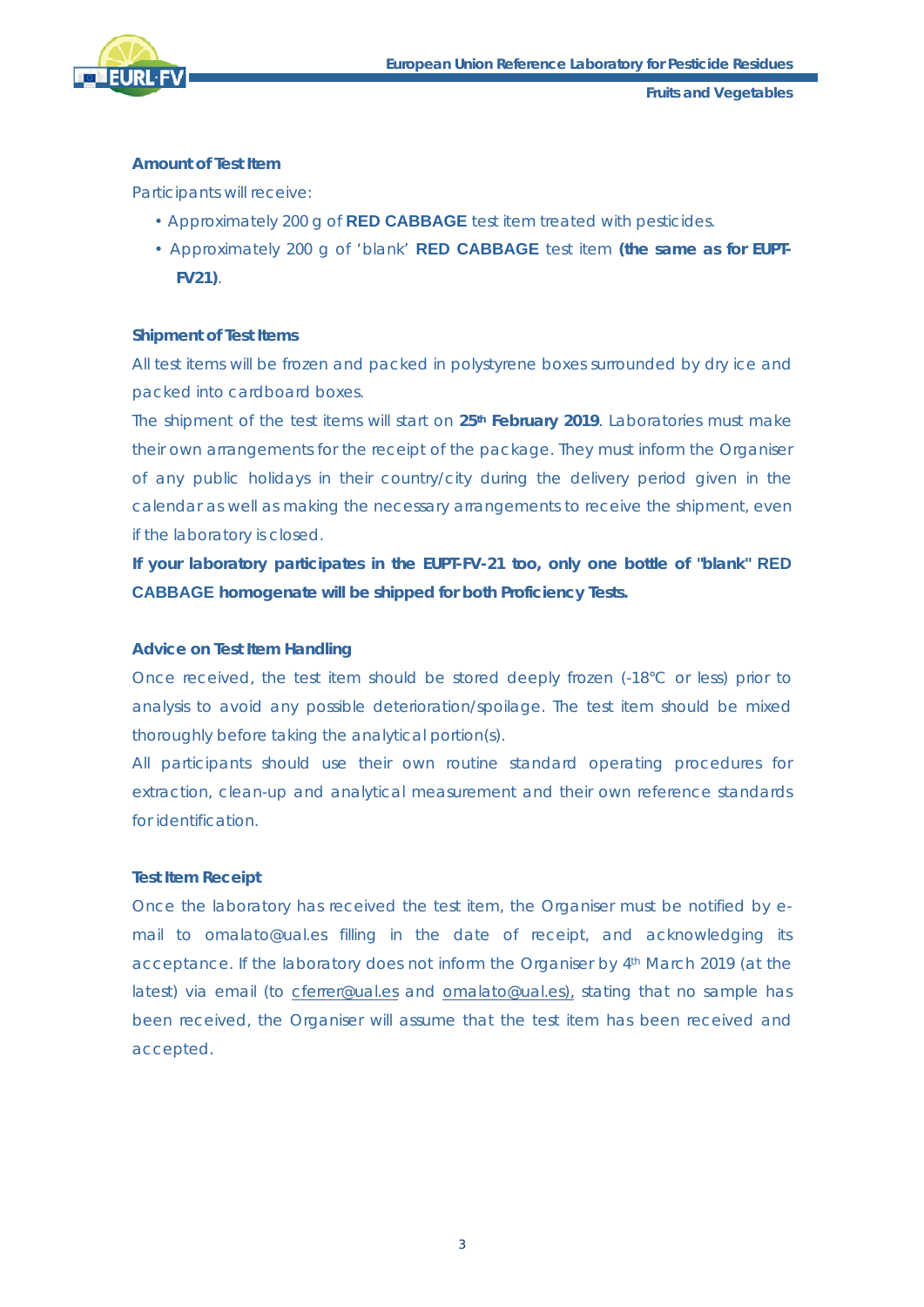

# **Form 1 – Results**

**The evaluation of this PT will be based on qualitative information, although an estimated concentration will be requested for those pesticides that are detected, only for informative purposes.** 

It has been decided by the Quality Control Group, and based on the received questionnaires, that a target pesticide list will not be provided.

Laboratories must fill in their results in Form 1 (an excel file).

On this form, the laboratory should report the name of each of the pesticides detected. Each pesticide may be reported more than once if it has been detected by more than one method or identification criteria, as long as details of each method used are also provided.

Information on the parameters and/or criteria used for detecting and reporting the pesticides found will be requested, such as deviation from expected retention time, and MS identification details.

The idea is to ascertain if the methods are used in routinely or just specifically for this test and if the identification is undertaken manually or automatically. Moreover, the range over which your method operates will be required. This is the concentration range - the minimum and maximum level of your screening method that is used to detect pesticides.

Information must be sent up to 72 hours after sample arrival in the laboratory. After the deadline, results submission and/or changes to the results form will no longer be possible.

|--|

| <b>Activity</b>                                        | Date.                                   |  |
|--------------------------------------------------------|-----------------------------------------|--|
| Publishing the Calendar and Matrix on the Web page.    | January 2019                            |  |
| Receiving Application Form from invited laboratories.  | 28th Dec 2018 - 25th Jan 2019           |  |
| Specific Protocol published on the Web site.           | 11 <sup>th</sup> Feb 2019 at the latest |  |
| Sample distribution.                                   | 25th February 2019                      |  |
| Deadline for receiving results: Fill in "Results Page" | 72 hours after receiving the<br>sample  |  |
| <b>Preliminary Report</b>                              | Last week of March 2019                 |  |
| Final Report distributed to the Laboratories.          | August 2019                             |  |

# **Cost for shipment of the test item**

Only those laboratories not participating in **EUPT-FV21** will have to pay the following fee for sample shipment: **all laboratories** will be charged **250 €**. For the payment